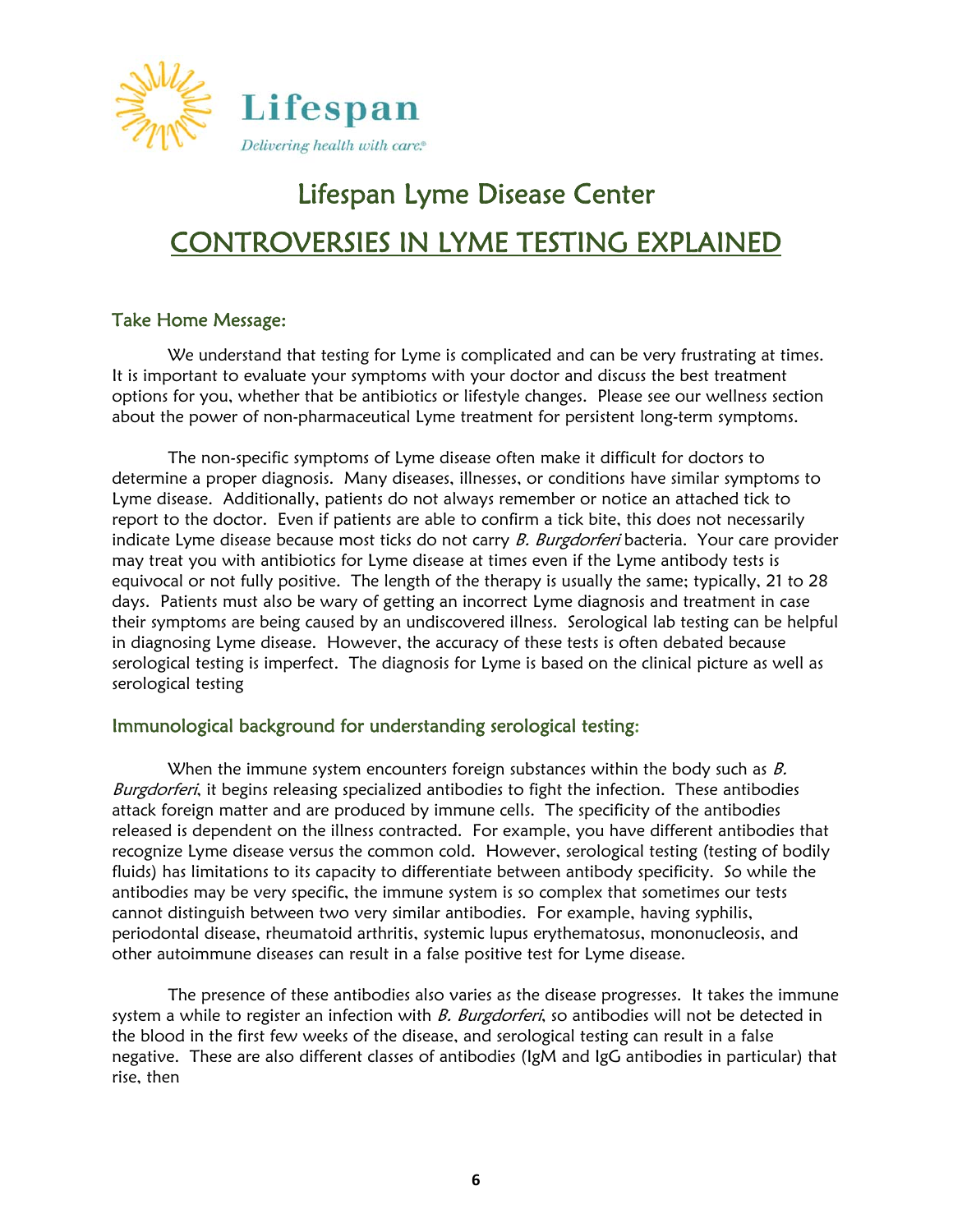ebb independently at certain times. To make matters even more complicated, antibiotic treatment will affect antibodies, as will a previous but resolved Lyme infection. Regardless of these complexities, the medical community tries its best to serve patients as accurately and effectively as possible. Here are examples of commonly used Lyme tests:

## Two-Tiered Testing using EIA (Enzyme Immunoassay, also called Lyme reflex) And Immunoblot

 The CDC and many health professionals accept two-tiered testing as the most effective method for Lyme testing. Here is a link to the CDC's official statement about these tests in 1994 (still current recommendations): http://www.cdc.gov/mmwr/preview/mmwrhtml/00038469.htm First, a Lyme reflex will determine whether you have antibodies that could be specified for Lyme. If you have Lyme, you should have a positive Lyme reflex result. However, this test will also be positive for a variety of other illnesses. Thus, a second test called an Immunoblot test (Western Blot) should be completed in order to confirm that the infection is Lyme, rather than these other illnesses. This test is specific for antibodies produced against  $B$ . Burgdorferi. It measures IgM and IgG antibodies. The CDC describes the reason for this as such, "IgM antibodies are made sooner, so testing for them can be helpful for identifying patients during the first few weeks of infection. The downside of testing for IgM antibodies is that they are more likely to give false positive results. Tests for IgG antibodies are more reliable, but can take 4 to 6 weeks for the body to produce in large enough quantities for the test to detect them". Here is a chart of common immunoblot results and what they can mean:

| lgM<br>Antibody | IgG Antibody | Western Blot                                                | Likely Interpretation                                                                                        |
|-----------------|--------------|-------------------------------------------------------------|--------------------------------------------------------------------------------------------------------------|
| Positive        | Positive     | Positive                                                    | Likely Lyme disease if consistent with other<br>signs and symptoms                                           |
| Positive        | Negative     | Negative                                                    | Early infection or false-positive IgM test<br>due to cross reactive antibodies                               |
| Negative        | Positive     | Positive                                                    | Latent or previous infection                                                                                 |
| Negative        | Negative     | (usually not<br>performed if<br>IgM and IgG are<br>negative | No infection present; symptoms may be<br>due to another cause or antibody levels are<br>too low to detect    |
| Negative        | Positive     | Negative                                                    | Patient has recovered from prior infection<br>or false-positive IgG test due to cross<br>reactive antibodies |

Source: https://labtestsonline.org/understanding/analytes/lyme/tab/test#how

 The CDC states that a positive Lyme diagnosis with immunoblot will have at least 5 out of 10 IgG bands present on the test. These "bands" mark the presence of a certain IgG antibody specific for Lyme.

 These tests are commonly done on blood, but they can also be conducted on cerebrospinal fluid if the patient shows severe neurological symptoms and *B. Burgdorferi* is suspected in the Central Nervous System.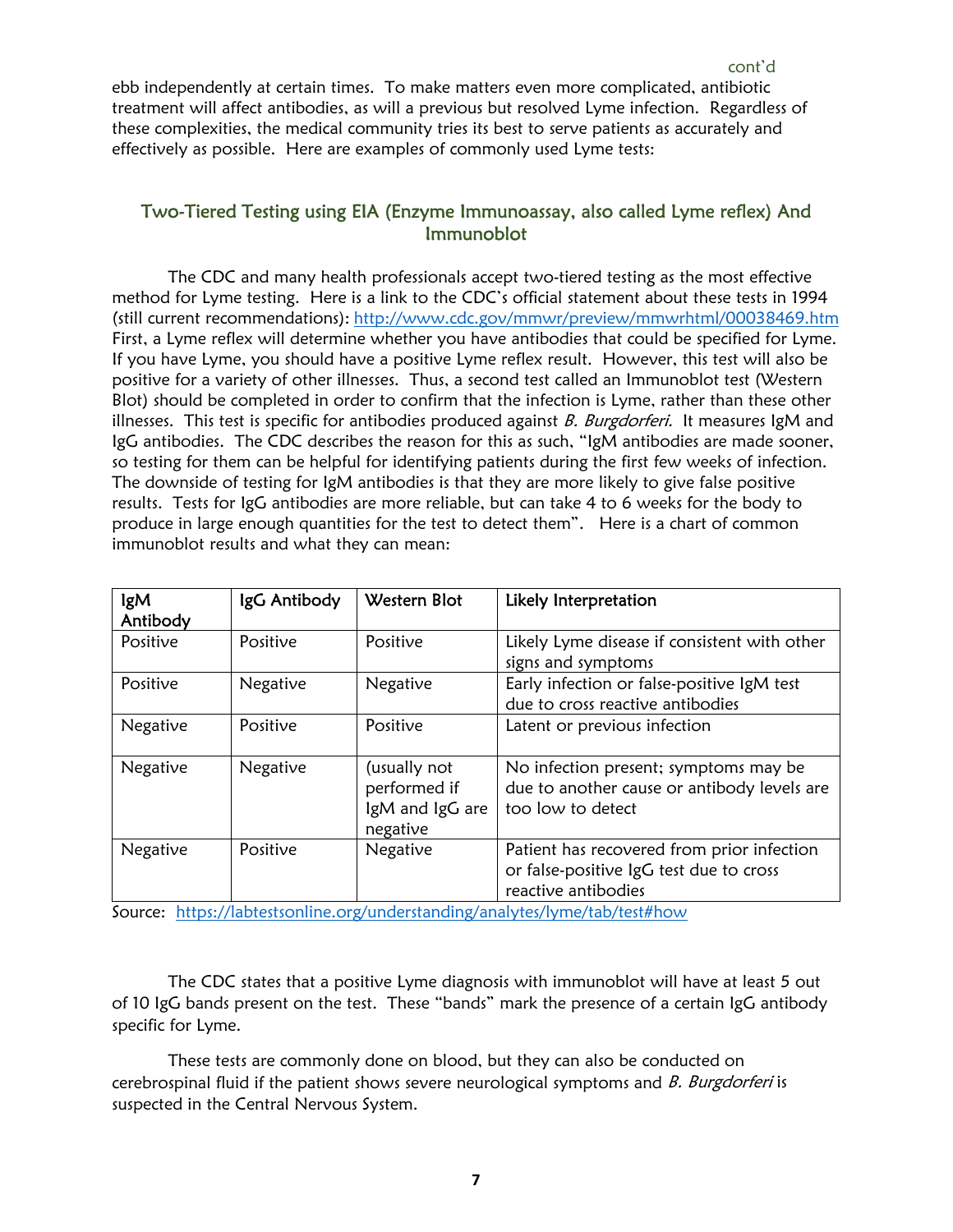# C6 Peptide ELISA

This test is an IgG ELISA on the C6 region of the VIsE lipoprotein. Studies have shown that it has a similar accuracy to the two-tiered test, but two-tiered testing still has slightly better specificity for Lyme in early diagnosis. Here is a link to that study: http://cid.oxfordjournals.org/content/47/2/188.short

However, C6 ELISA has slightly better sensitivity and specificity in the later stages of the disease. It is recommended that the C6 ELISA be used as a second-tier test after an initial positive ELISA screen to improve its accuracy. A C6 ELISA test eliminates the need for and confusion of IgM testing.

## CD57 Test

 This Lifespan Lyme Disease Center sees some patients who have had a CD57 test done by a previous doctor. The basis for this test follows a study conducted in the 1980s which concluded that Lyme patients have abnormally low numbers of CD57 Natural Killer (NK) cells. CD57 NK cells are immune system attackers, not taggers such as the antibodies explained in the two-tiered test section. (CD57 T cell tests are different and do not indicate Lyme, so be aware of the differentiation). A link to that study is here: http://www.ncbi.nlm.nih.gov/pubmed/11222912 Granted, other studies have not found a significant difference in CD57 NK cells in patients with Lyme. https://www.ncbi.nlm.nih.gov/pmc/articles/PMC2725528/pdf/0167-09.pdf. As a result, the conflicting information has facilitated debate between patients, scientists, and health professionals.

## Efficacy of Lyme Tests after Antibiotic Treatment

We mentioned before that antibodies rise and ebb throughout the course of the illness. However, this does not mean that they are an indicator of the disease progression. Having more or less of an antibody does not mean you have more or less of an infection. In addition, antibodies stick around long after the infection is gone; sometimes for the rest of your life. This is how the immune system works and it is a very good thing. By retaining a small number of antibodies against Lyme disease (or any illness), your body will mount a faster and more efficient immune response the next time it encounters the pathogen.

 What does this mean for subsequent Lyme testing? Since Lyme tests detect the presence of antibodies, you may test positive for Lyme antibodies for the rest of your life, even when  $B$ . Burgdorferi has been successfully eliminated. Be assured, this does not mean you have Lyme disease. It simply means that you have a normal and healthy immune system.